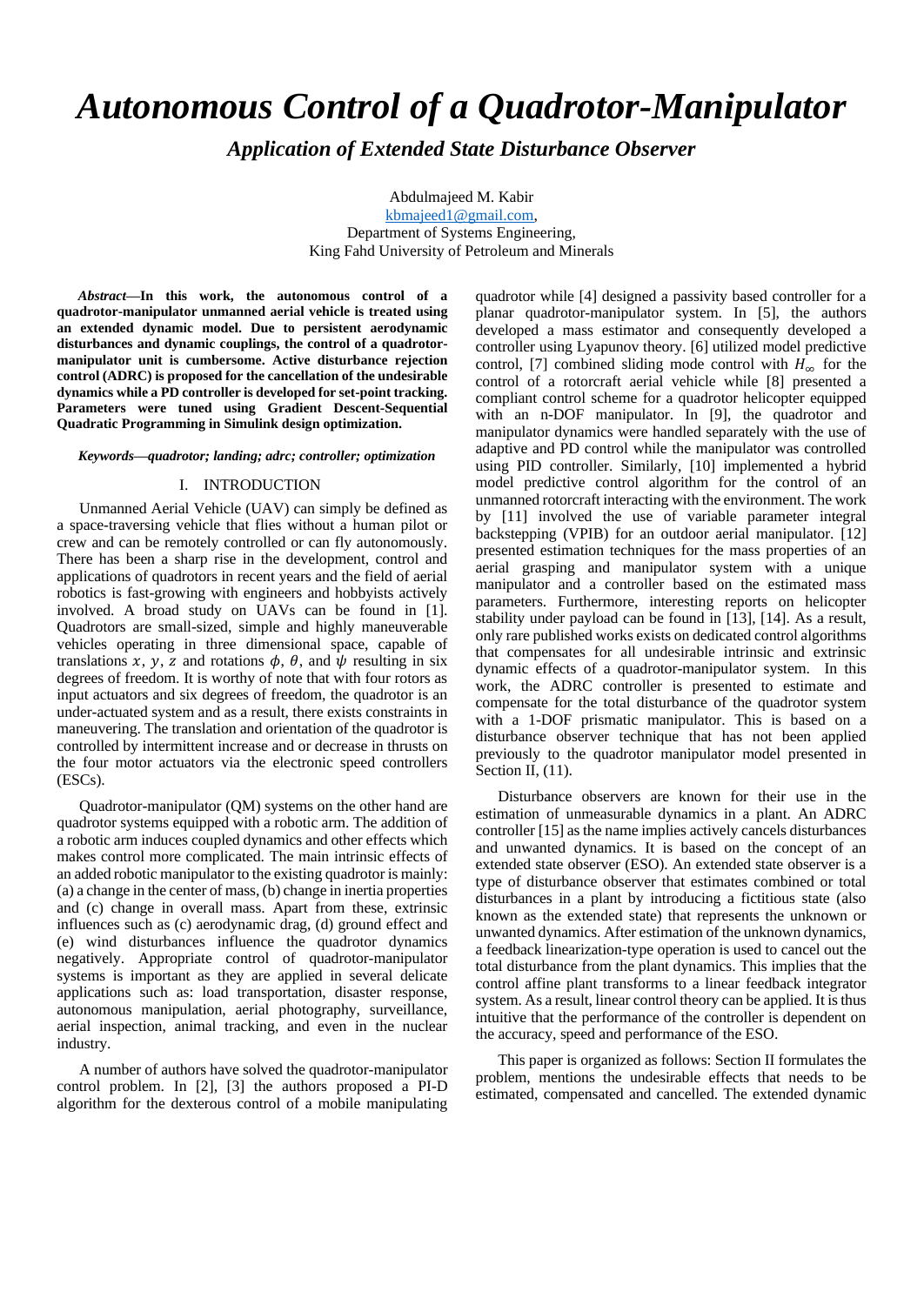model of the quadrotor-manipulator system is presented and the control objective is stated. Section III describes the formulation of the ADRC controller. Section IV presents the application of the techniques to the problem and parameter optimization. Section V describes the results obtained from Matlab simulation while Section VI contains the summary of results obtained and the conclusion of the research work.

#### II. PROBLEM FORMULATION

Controlling an autonomous quadrotor-manipulator is a delicate process and is best handled by a control architecture that is robust to bounded parameter changes and external disturbances. Quadrotor-manipulator systems are influenced by intrinsic and extrinsic dynamic disturbances some of which are detailed in the next section. The main intrinsic disturbances considered in this work include: change in center of mass (CoM effect), change in moment of inertia and change in overall mass. On the other hand, the extrinsic disturbances considered are: ground wake effect, aerodynamic drag and wind. Finally, the ADRC controller observes, estimates and actively compensates and eliminates these effects from the dynamics of the quadrotormanipulator (QM) for effective control. The ADRC parameters also need to be effectively tuned. The disturbance models are presented next and thereafter; a complete model is finally obtained.



Fig. 1. *Quadrotor-Manipulator System .*

For the sake of clarity, the quadrotor's state vectors are predefined.  $\phi$  is the roll angle,  $\theta$  is the pitch angle,  $\psi$  is the yaw angle, z is the altitude,  $x, y$  are the quadrotor translation.  $\phi$  =  $x_1, \theta = x_3, \psi = x_5, z = x_7, x = x_9, y = x_{11}$ . The derivatives of the states are velocities  $\dot{\phi}$ ,  $\dot{\theta}$ ,  $\dot{\psi}$ ,  $\dot{z}$ ,  $\dot{x}$ ,  $\dot{y} = x_2$ ,  $x_4$ ,  $x_6$ ,  $x_8$ ,  $x_{10}$ ,  $x_{12}$ and similarly;  $\dot{x}_1 = x_2, \dot{x}_3 = x_4, \dot{x}_5 = x_6, \dot{x}_7 = x_8, \dot{x}_9 = x_{10}$ and  $\dot{x}_{11} = x_{12}$ .

#### *A. Aerodynamic Drag*

Authors in [16]–[19] have discussed the aerodynamic effects on UAV vehicles. In [17], blade flapping, induced drag, translational drag and parasitic drag were highlighted as

aerodynamic forces to be considered while [16] studied the effects of external perturbations such as drag force and wind disturbance on the flight performance of a quadrotor model and thereafter implemented inverse dynamics and linear PID controller. Aerodynamic drag  $(D_i)$  is a resisting force preventing motion of a vehicle interacting with surrounding fluid. The magnitude of aerodynamic drag is proportional to the velocity of the QM and the constant of proportionality is the

$$
D_i = k_i x_i, \qquad i = 2, 4, 6, 8, 10, 12 \tag{1}
$$

drag coefficient  $(k_i)$ . The model of drag used as in [20], is given by (1) with  $m$  standing for mass and  $x_i$  represents velocity.

#### *B. Ground Wake Effect*

Ground effect [21] is an important aerodynamic effect that needs to be taken into consideration when landing quadrotor vehicles. As highlighted in [13], ground effect is a phenomenon wherein the *wake* of a helicopter rotor pushes a cushion of air resisting the helicopter's descent, thereby, creating a form of damping or cushion effect. This makes smooth descent of helicopter aircrafts difficult to achieve. Failure to compensate for this effect will cause plunging or bouncing (Figure 5) off the helicopter's desired landing target [22].



Fig. 2. *Quadrotor-Manipulator System .*

The authors in [23] presented the relationship between quadrotor vertical thrust in and out of the ground effect zone (2).

$$
U_1 = U_z \left( 1 - \rho \left( \frac{r}{4z_r} \right)^2 \right) \tag{2}
$$

 $\rho = 8.6$  was determined experimentally with a quadrotor with rotor radius  $r = 0.1905$ m.  $U_z$  is now regarded as a virtual control input to the altitude subsystem,  $U_1$  is the actual control input,  $z_r = z$  is the vertical distance from rotor to ground (altitude).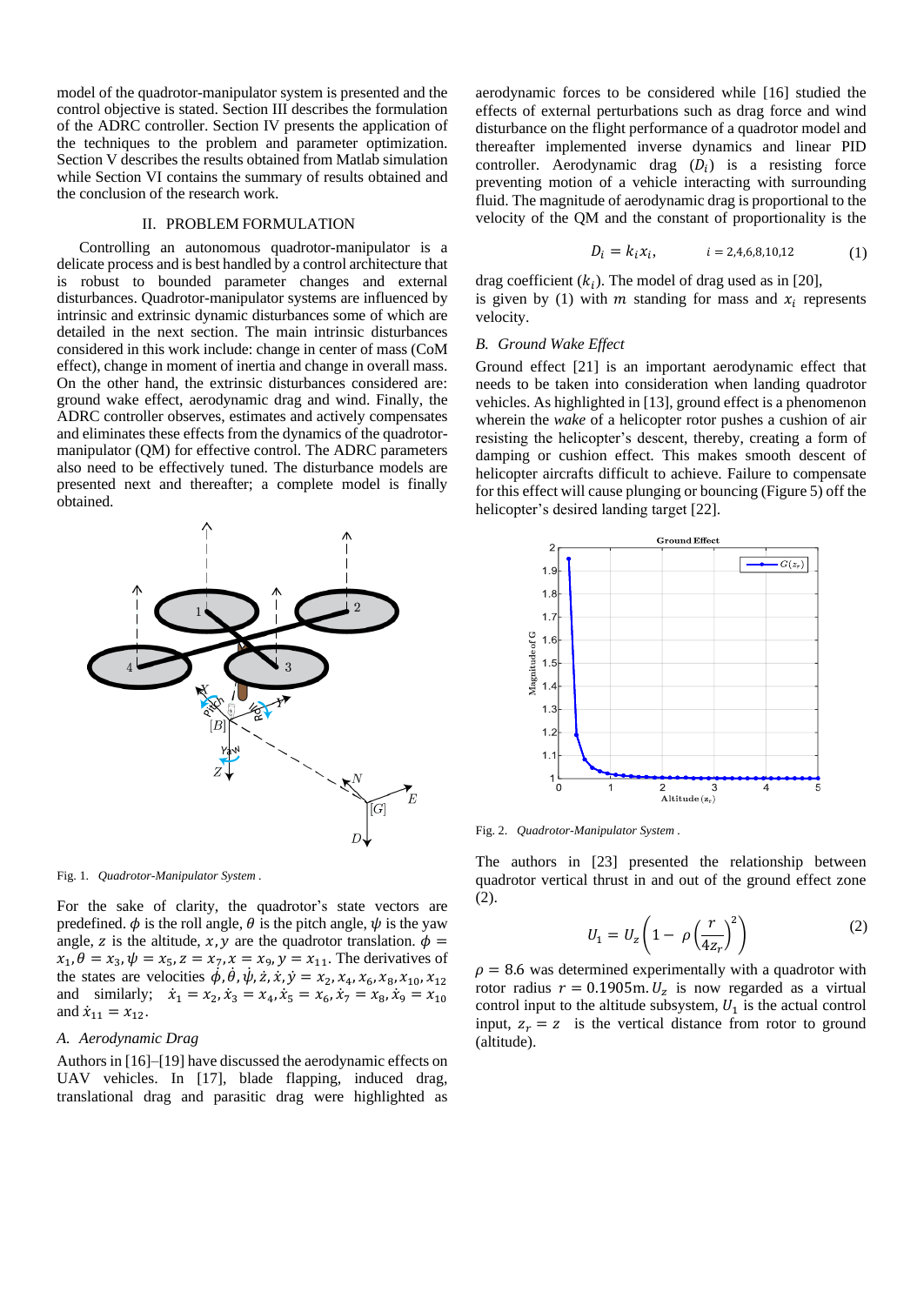A new variable  $G$  is introduced (3) which is a scaling factor for the altitude thrust.

$$
G = \frac{1}{\left(1 - \rho \left(\frac{r}{4z_r}\right)^2\right)}\tag{3}
$$

 $G$  comes to live at a particularly low altitude determined by  $r$ and  $z_r$ . Above this range,  $G = 1$  as shown in Figure 2. The effect of  $G$  can be observed in Figure 2 as influential at a particular range of values for  $z < 5$ m.  $z_r = 0$  is avoided due to presence of landing skids which constrains  $z_r > 0$ . It was experimentally proven in [23] that the ground effect is prominent at altitudes below 4m.

## *C. Wind Disturbance*

In [24], the authors discussed the estimation of wind effects on quadrotor using wind tunnel tests. From the paper [25], it was mentioned that wind effect on quadrotor flight control can be significant and lead to instabilities, thereafter, a Dryden windgust model was presented. In order to improve the position control of the quadrotor, wind effects can be modelled approximately and compensated in the controller design. The Dryden wind-gust model - a summation of sinusoidal excitations, is commonly used in this regard. In this work however, the wind disturbance is modelled using a simple sinusoidal disturbance model (4) as presented in [26]:

$$
\varpi_i(t) = \alpha_i + \beta_i \sin(nt) \tag{4}
$$

 $\varpi_i(t)$  is a time dependent estimate of the wind vector at time t.  $a_i$  and  $b_i$  represent the disturbance magnitude.

## *D. Total Mass and Center of Mass Effect*

The total mass  $(m)$  of the quadrotor-manipulator system is the sum of the quadrotor  $(m_a)$  and the manipulator masses  $(m_r)$ .



Fig. 3. *Mass Center .*

Making sure the quadrotor and prismatic arm are vertically aligned on the same z-axis, the resulting center of mass ( $x_G$  =  $0, y_G = 0, z_G$  of the quadrotor-manipulator (Figure 3) can be calculated using the Formula (5):

$$
z_G = \frac{m_q d_0 + m_r d_1}{m_q + m_r} \tag{5}
$$

 $m_q$ , is the quadrotor mass,  $m_r$ , is the mass of the robotic arm,  $d_0 = 0$ , is taken as the reference point at the quadrotor's center of mass.  $d_1$  is the distance of the robotic arm's center of mass from  $d_0$ .

The effect of the added manipulator and payload on the center of mass (CoM) of the quadrotor was studied in [27] and [28]. It was mentioned that the shift in CoM introduces additional accelerations and velocities. Although mass trimming can be done to balance out the CoM, this procedure is very tedious. Also, if sensors are not exactly aligned to the CoM, they would provide erroneous data. The effect of the added manipulator and load as described in [27] is the introduction of additional dynamics. The induced dynamics in this case is caused by the CoM effect along the z-axis and the resulting CoM effect equations along the translation and orientation dynamics are given in (6).  $z_c$  is the shift in CoM along the z-axis.

$$
U_{\phi \Leftrightarrow x_2} = -m z_G (\dot{x}_{12} + x_{10} x_6)
$$
  
\n
$$
U_{\theta \Leftrightarrow x_4} = m z_G (\dot{x}_{10} - x_{12} x_6)
$$
  
\n
$$
U_{\psi \Leftrightarrow x_6} = m z_G (x_{12} x_4 + x_4 x_2)
$$
  
\n
$$
U_{z \Leftrightarrow x_8} = z_G (x_2^2 - x_4^2)
$$
  
\n
$$
U_{x \Leftrightarrow x_{10}} = -z_G (x_2 x_6 - \dot{x}_4)
$$
  
\n
$$
U_{y \Leftrightarrow x_{12}} = -z_G (x_4 x_6 - \dot{x}_2)
$$
  
\n(6)

### *E. Moment of Inertia Effect*

The moment of inertia for the QM system can be calculated by considering a cross axis cylindrical body as the quadrotor and a cuboid as the prismatic robotic arm.

The moment of inertia of the quadrotor cross-axis frame is represented as two cylinders  $(q)$  with the following moment of inertia properties, dimensions and mass

$$
I_{xq} = m_q \left( \frac{R_q^2}{4} + \frac{L_q^2}{12} + \frac{R_q^2}{2} \right)
$$
  
\n
$$
I_{yq} = m_q \left( \frac{R_q^2}{4} + \frac{L_q^2}{12} + \frac{R_q^2}{2} \right)
$$
  
\n
$$
I_{zq} = m_q \left( \frac{R_q^2}{4} + \frac{L_q^2}{12} + \frac{R_q^2}{4} + \frac{L_q^2}{12} \right)
$$
\n(7)

The moment of inertia of the robotic arm  $(r)$  is represented as a cuboid with the following moment of inertia properties:

$$
I_{xr} = m_r \left( \frac{W_r^2}{12} + \frac{H_r^2}{12} + D_r^2 \right)
$$
  
\n
$$
I_{yr} = m_r \left( \frac{L_r^2}{12} + \frac{H_r^2}{12} + D_r^2 \right)
$$
  
\n
$$
I_{zr} = m_r \left( \frac{L_r^2}{2} + \frac{W_r^2}{2} \right)
$$
 (8)

 $R_i$ -radius,  $L_i$ -length,  $W_i$ -width,  $H_i$ -height,  $D_i$ -distance to the quadrotor's central axis are the geometric dimensions of the quadrotor-manipulator parts.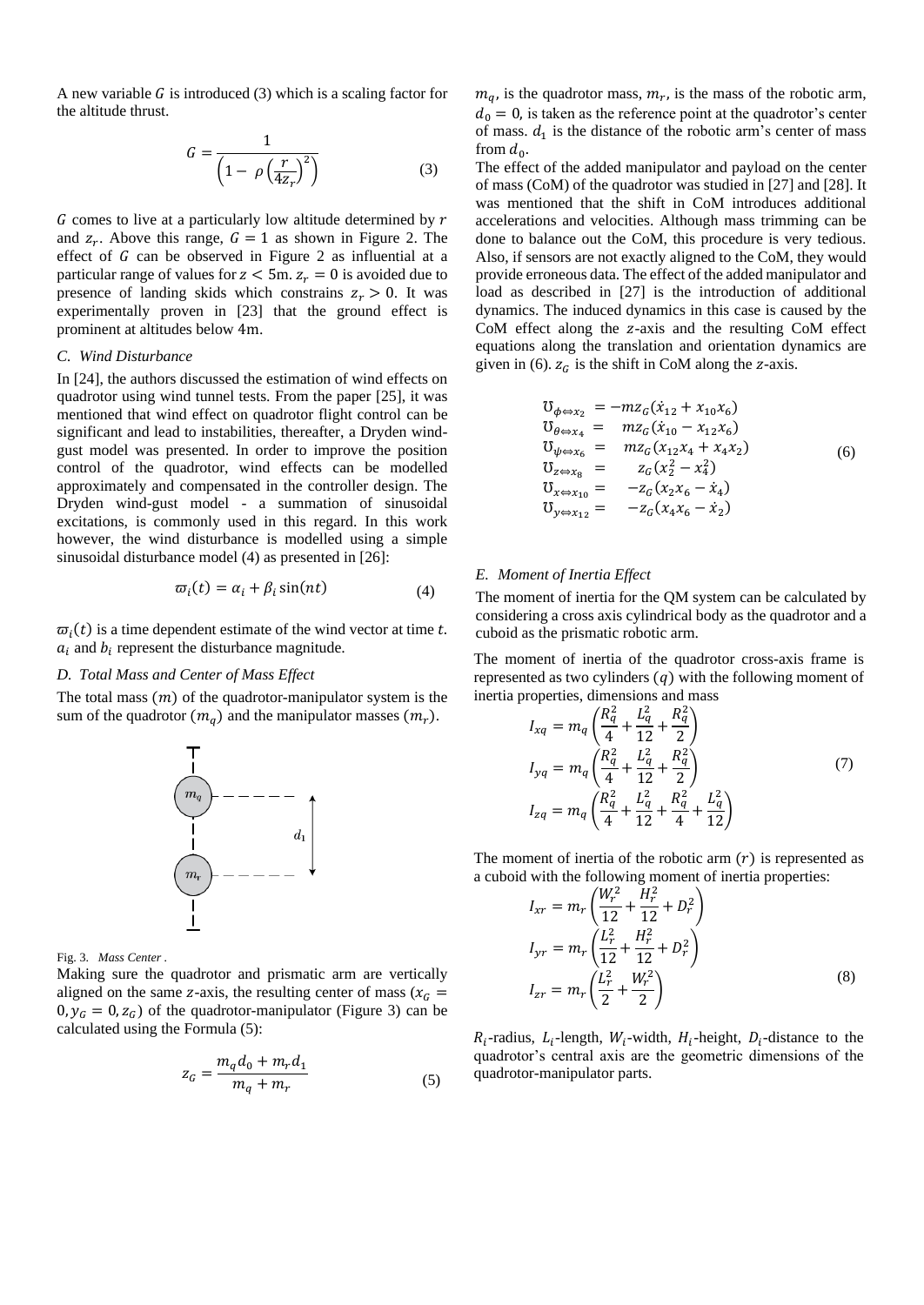The new moment of inertia is now obtained by adding the individual quadrotor and robot arm inertias as proposed by parallel-axis theorem.

$$
I_{xx} = I_{xq} + I_{xr}
$$
  
\n
$$
I_{yy} = I_{yq} + I_{yr}
$$
  
\n
$$
I_{zz} = I_{zq} + I_{zr}
$$
  
\n(9)

Thus, the resulting change in the moment of inertia (combined moment of inertia) while keeping the assumption of symmetry true can be described by the Inertia matrix  *is given in (10):* 

$$
J = \begin{pmatrix} I_{xx} & 0 & 0 \\ 0 & I_{yy} & 0 \\ 0 & 0 & I_{zz} \end{pmatrix}
$$
 (10)

# *F. Dynamic Model Equations of a Quadrotor-Manipulator* The final extended dynamic model of the QM in state space is thus (11):

$$
\begin{bmatrix}\n\dot{x}_1 \\
\dot{x}_2 \\
\dot{x}_3 \\
\dot{x}_4 \\
\dot{x}_5 \\
\dot{x}_6 \\
\dot{x}_7 \\
\dot{x}_{10} \\
\dot{x}_{12}\n\end{bmatrix} =\n\begin{bmatrix}\n x_2 \\
 y_2a_6 - a_2x_4\Omega_r + a_1x_4x_6 + \Delta_a \\
 x_4 \\
 x_5 \\
 y_6\n\end{bmatrix}
$$
\n
$$
\begin{aligned}\nU_3a_7 + a_4x_2\Omega_r + a_3x_2x_6 + \Delta_b \\
x_6\n\end{aligned}
$$
\n
$$
\begin{bmatrix}\nU_4a_8 + a_5x_2x_4 + \Delta_c \\
x_8\n\end{bmatrix}
$$
\n
$$
\begin{bmatrix}\n\dot{x}_1 \\
\dot{x}_2 \\
\dot{x}_3 \\
\dot{x}_4 \\
\dot{x}_5 \\
\dot{x}_6\n\end{bmatrix} =\n\begin{bmatrix}\nU_1 \\
 g - G\frac{U_1}{m}(\cos x_3 \cos x_1) + \Delta_d \\
x_{10}\n\end{bmatrix}
$$
\n
$$
\begin{bmatrix}\nU_1 \\
 u_{10}\n\end{bmatrix} \\
-\frac{U_1}{m}(\sin x_1 \sin x_5 + \sin x_3 \cos x_1 \cos x_5) + \Delta_e\n\end{bmatrix}
$$
\n
$$
\begin{bmatrix}\n\dot{x}_1 \\
\dot{x}_2 \\
\dot{x}_{12}\n\end{bmatrix} =\n\begin{bmatrix}\nU_1 \\
 u_{11}\n\end{bmatrix}(\cos x_1 \sin x_3 \sin x_5 - \sin x_1 \cos x_5) + \Delta_e\n\begin{bmatrix}\n\Delta_a = -U_{x_2} - k_{x_2}x_2 + \overline{\omega}_{x_2} \\
\Delta_b = -U_{x_4} - k_{x_4}x_4 + \overline{\omega}_{x_4} \\
\Delta_c = +U_{x_6} - k_{x_6}x_6 + \overline{\omega}_{x_6} \\
\Delta_d = -U_{x_1} - k_{x_1}x_1\omega + \overline{\omega}_{x_1} \\
\Delta_f = -U_{x_{12}} - k_{x_{12}}x_{12} + \overline{\omega}_{x_{12}}\n\end{bmatrix} \tag{12}
$$

The corresponding state vector for representing  $\begin{bmatrix} \phi & \dot{\phi} & \theta & \dot{\theta} & \psi & \dot{\psi} & z & \dot{z} & x & \dot{x} & y & \dot{y} \end{bmatrix}^T$  in state space is given by  $[x_1 \ x_2 \ x_3 \ x_4 \ x_5 \ x_6 \ x_7 \ x_8 \ x_9 \ x_{10} \ x_{11} \ x_{12}]^T$ . Where  $x_1$ is the  $\phi$ -roll angle,  $x_3$  is the  $\theta$ -pitch angle,  $x_5$  is the  $\psi$ -yaw angle,  $x_7$  is the z-altitude state,  $x_9$  is the x-translation and  $x_{11}$ is the y-translation. Similarly,  $a_i$ , contains the inertia model parameters:  $a_1 = \frac{l_{yy} - l_{zz}}{l_{yy}}$  $\frac{y^{-1}zz}{I_{xx}}$  ,  $a_2 = \frac{J_r}{I_{xx}}$  $\frac{J_r}{I_{xx}}$ ,  $a_3 = \frac{I_{zz}-I_{xx}}{I_{yy}}$  $\frac{z-l_{xx}}{l_{yy}}$ ,  $a_4 \frac{J_r}{l_{yy}}$  $\frac{Jr}{I_{yy}}$ ,  $a_5 = \frac{l_{xx}-l_{yy}}{l}$  $\frac{c^{-1}yy}{I_{zz}}$  ,  $a_6 = \frac{l}{I_x}$  $\frac{l}{l_{xx}}$ ,  $a_7 = \frac{l}{l_y}$  $\frac{l}{l_{yy}}$ ,  $a_8 = \frac{1}{l_{zz}}$  $\frac{1}{I_{zz}}$ . *m* is the mass of the QM.  $\Omega_r = -\Omega_1 + \Omega_2 - \Omega_3 + \Omega_4$  is the relative rotor speeds characterized by (13):

$$
\begin{bmatrix} U_1 \\ U_2 \\ U_3 \\ U_4 \end{bmatrix} = \begin{bmatrix} k_f & k_f & k_f & k_f \\ 0 & -k_f & 0 & k_f \\ k_f & 0 & -k_f & 0 \\ k_m & -k_m & k_m & -k_m \end{bmatrix} \begin{bmatrix} \Omega_1^2 \\ \Omega_2^2 \\ \Omega_3^2 \\ \Omega_4^2 \end{bmatrix}
$$
 (13)

 $U_1$  is the altitude control signal,  $U_2$  is responsible for the roll and  $U_3$  for pitch while  $U_4$  is the required control signal for the desired yaw (heading) angles.  $k_f$  and  $k_m$  are constants of aerodynamic force and moments respectively. Similarly,  $G$  is the ground effect and  $\Delta_{a\to f}$  encapsulates undesirable disturbances.

## III. ADRC CONTROLLER

Active disturbance rejection control (ADRC) is a relatively new control technique that has gained attention of the control community. The novel ADRC technique developed by Jinqing Han in [29]. ADRC control technique is based on a unique type of disturbance observer known as extended state observer (ESO). State observers, also known as estimators, are very useful in the design of modern control systems. They are used to estimate the internal variables of a dynamic plant using input and output signals only. Observers are used in flux estimation of A.C. induction motors. An interesting discussion on disturbance observers can be found in [30]. In [31], the ESO was classified as an efficient observer requiring the least amount of plant information for its operation compared to other disturbance observers such as the unknown input observer (UIO).

Obtaining accurate mathematical models for highly complex and nonlinear systems is usually a challenge. This is partly because dynamics could be coupled, nonlinear and or even stochastic. More so, the attenuation, compensation and elimination of disturbances from physical system is usually a key criterion in control design. The main operation of the ADRC is to estimate (using the ESO) and compensate for the effects of unknown dynamics and disturbances. This transforms a system in control-affine form (8) to a simple linear-feedback double-integrator. Stability analysis of the ADRC controller was studied by Qing Zheng in [31] and Wankun Zhou et al. in [32]. The analytical results obtained verifies the stability of the ADRC system which enhances confidence for its real-time implementation. Consequently, the ADRC has been applied in robot motion control [33], industrial heater [34], boiler units [35], electrical voltage regulation [36], marine steam turbine [37] and autonomous aerial vehicles [38].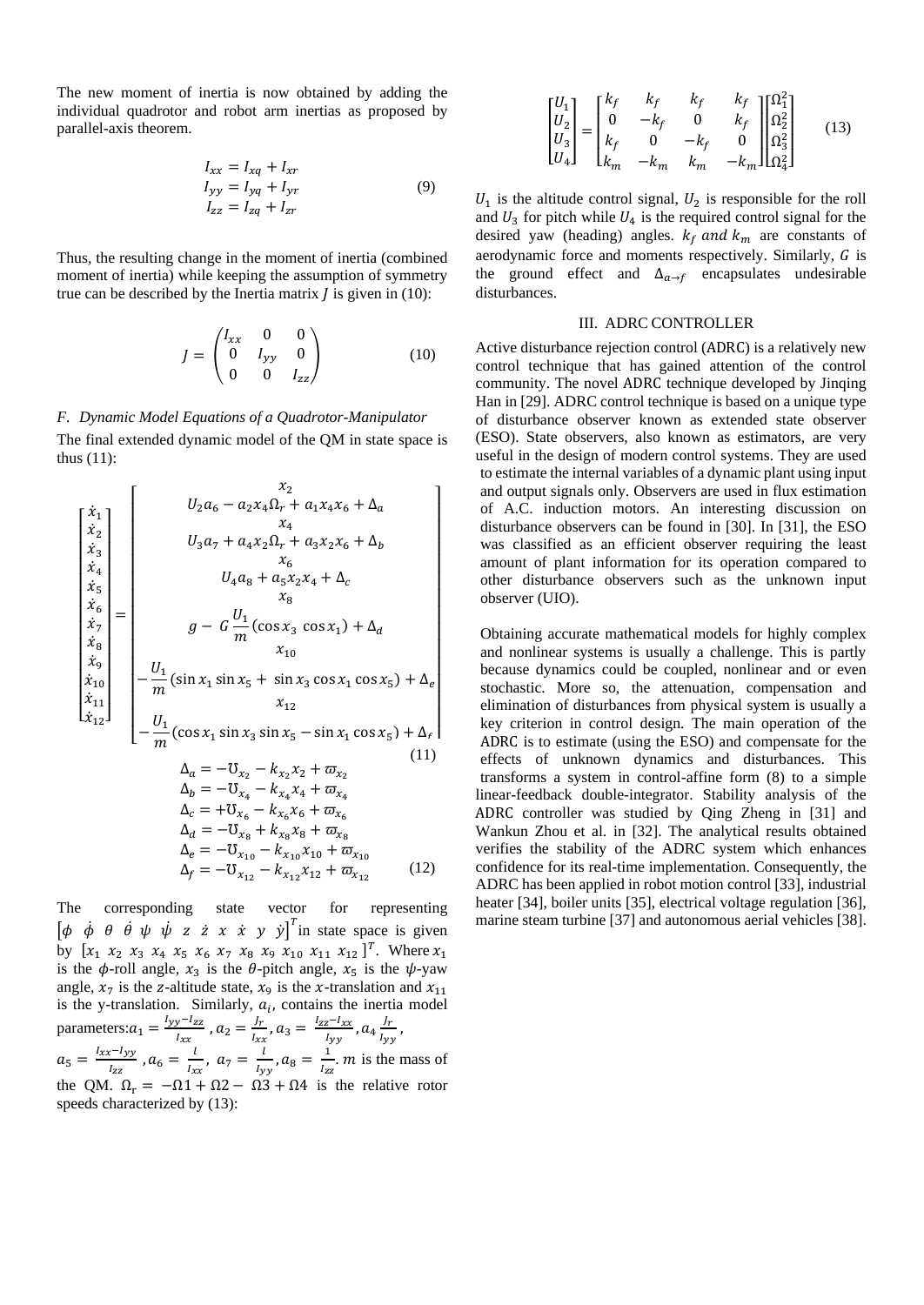#### *A. ADRC Controller Formulation*

The most important system in describing the ADRC is the ESO. The formulation of the ADRC as obtained in [15], [31] and [33] is treated in this section. Given a second order single-inputsingle-output (SISO) system affine in control:

$$
\ddot{x} = f(x_1, x_2, \omega(t), t) + bu
$$

In state space form:

$$
\dot{x}_1 = x_2 \n\dot{x}_2 = f(x_1, x_2, \omega(t), t) + bu \n y = x_1
$$
\n(14)

where  $y \in \mathbb{R}$  is the plant output, measurable and to be controlled,  $u \in \mathbb{R}$  is the input, and  $f(x_1, x_2, \omega(t), t) = F(t)$  is a function of the plant's states:  $x_i \in \mathbb{R}$ , external disturbances  $\omega$ , and time  $t$ .  $F(t)$  is regarded to as the total disturbance and assumed to be differentiable. The goal is usually to make  $y$ track a desired signal or reference by manipulating  $u$ . Taking  $F(t)$  as an additional state variable  $x_3 = F(t)$  and denoting  $\dot{F}(t) = \bar{G}(t)$ , with  $\bar{G}(t)$  unknown, the original plant in (14) is now described in extended or augmented form as:

$$
\dot{x}_1 = x_2
$$
\n
$$
\dot{x}_2 = x_3 + bu
$$
\n
$$
\dot{x}_3 = \bar{G}(t)
$$
\n
$$
y = x_1
$$
\n(15)

The ESO with linear gain parameters is also presented as:

$$
\dot{\hat{x}}_1 = \hat{x}_2 + p_1(x_1 - \hat{x}_1) \n\dot{\hat{x}}_2 = \hat{x}_3 + p_2(x_1 - \hat{x}_1) + \hat{b}u \n\dot{\hat{x}}_3 = p_3(x_1 - \hat{x}_1)
$$
\n(16)

 $\hat{x}_1$  is the estimate of  $x_1$ ,  $\hat{x}_2$  is the estimate of  $x_2$ ,  $\hat{x}_3$  is the estimate of  $F(t)$ .  $p_{i:1,2,3}$  are the observer gains (bandwidth) to be tuned. The observer gains can be tuned manually such that the characteristic polynomial  $s^3 + p_1s^2 + p_2s + p_3$  is Hurwitz. As expected, larger observer gains result in more accurate state estimations. This however comes at the detriment of increased noise sensitivity. Thus, the appropriate observer bandwidth should be selected as a compromise between the tracking performance and noise tolerance. In essence, the stability margins, performance characteristics and noise sensitivity of the system can be put in check by an optimization approach to tuning the gains. Note that the ground effect factor  $G$  is not the same as the extended state derivative  $\bar{G}$ .

The architecture of the ADRC controller is briefly depicted in Figure 3.



Fig. 4. Architecture for the ADRC Controller.

Using the control structure (17) in (14) eliminates the total

$$
u = \frac{u_0 - F(t)}{\hat{b}}\tag{17}
$$

disturbance from the plant (14) thereby reducing the plant to a simple linear feedback double-integrator (18).

$$
\dot{x}_1 = x_2
$$
  
\n
$$
\dot{x}_2 = u_0
$$
  
\n
$$
\ddot{x} = u_0, y = x_1, x = [x_1, x_2]^T
$$
\n(18)

It is now possible to control the system (14) via (17) using linear control theory for  $u_0$ . In this work, the PD controller was employed at this stage. The closed loop system is therefore:

$$
\ddot{x} = (f(x_1, x_2, \omega(t), t) - F(t)) + u_0 \tag{19}
$$

For a properly designed and tuned ESO,

$$
f(x_1, x_2, \omega(t), t) - F(t) \approx 0.
$$
 (20)

The closer the left hand side of (16) is to zero, the closer the plant (14) is to an ideal double integrator (18). This closeness can be enforced by optimizing the ESO gains  $p_{i:1,2,3}$ .

The PD controller for the double integrator is given in (21):

$$
u_0 = k_p(x_{1r} - x_1) + k_d(\dot{x}_{1r} - x_2)
$$
 (21)

## IV. QUADROTOR CONTROL

## *A. Applying the ADRC for Landing*

Now that the dedicated ADRC controller has been developed, it is applied to the QM problem. The QM dynamics is divided into four subsystems – roll  $(\phi)$ , pitch  $(\theta)$ , yaw  $(\psi)$ and altitude  $(z)$  subsystems. These subsystems capture the necessary dynamics for full control of the quadrotor. An ADRC formulation is generated for each of the subsystems. The  $\ddot{b}$ parameter represents a control signal perturbation and is crucial in the stability of the closed-loop system. For the subsystems,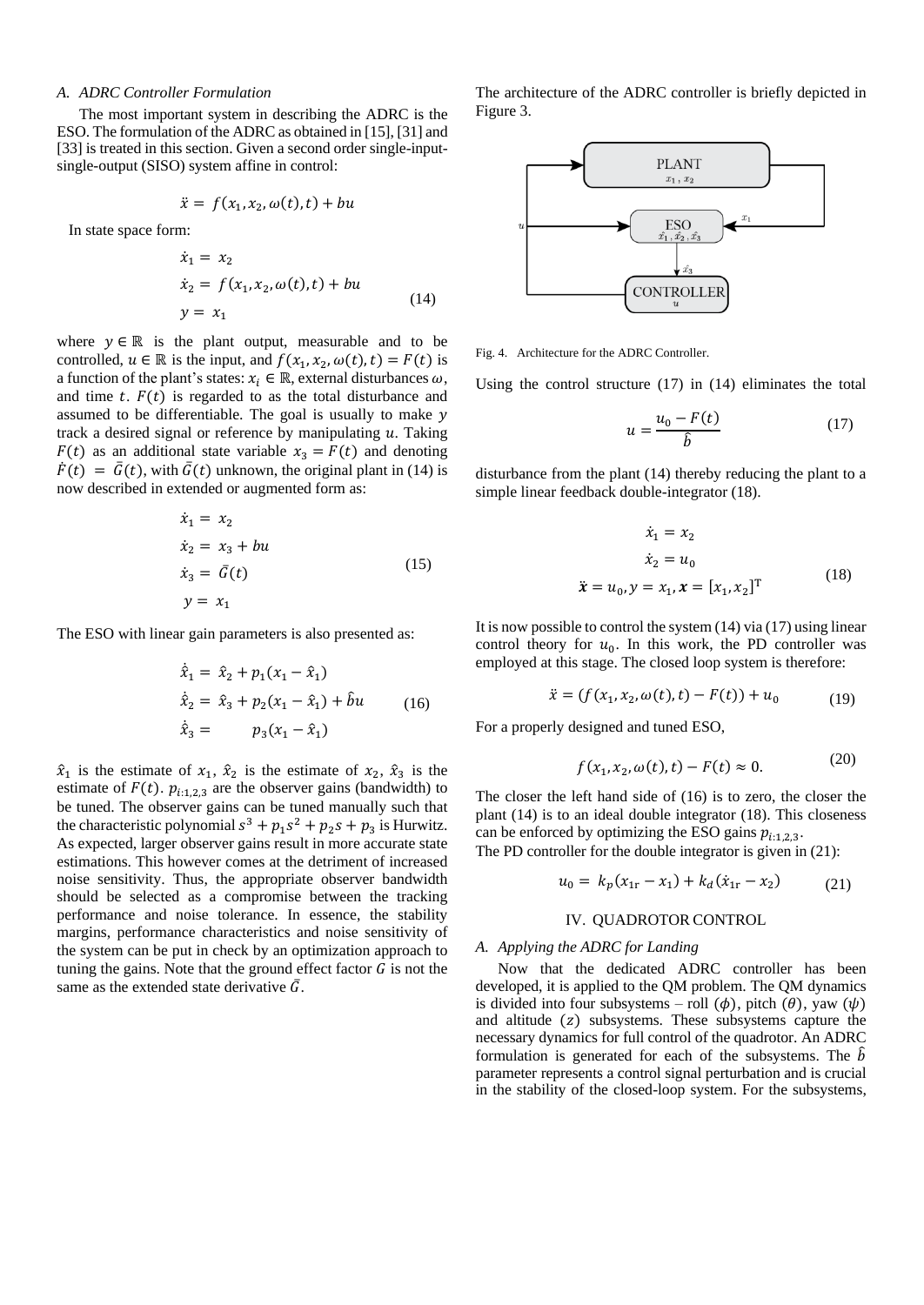$\hat{b}_{\phi} = a_{6}, \ \hat{b}_{\theta} = a_{7}, \ \hat{b}_{\psi} = a_{8}, \ \hat{b}_{z} = \frac{-G}{m}$  $\frac{1}{m}$  (cos  $x_3$  cos  $x_1$ ). The double integrator equivalent of each subsystem is controlled using Proportional-Derivative (PD) controller (21) which generates  $u_0$  for the desired performance of (11). The use of a simple PD controller guarantees the system stability it also introduces two extra parameters  $k_{1i}$  and  $k_{2i}$  for tuning. Overall, there are three ESO parameters and two PD parameters per subsystem. Finally, a total of eleven parameters need tuning. To ease the computational requirements, the same ESO gains  $(p_{1,2,3})$  are used for all subsystems while initializing the optimization task. Cost savings can be achieved by using estimated states instead of sensor readings, thus, higher order systems can be controlled using fewer sensors. This is another advantage of the ADRC controller.

#### *B. Parameter optimization*

Parameter optimization is very crucial for any tuning problem. Numerous algorithms have been developed for optimization and utilized in a cornucopia of applications; even outside the control field. In [39], the particle swarm algorithm was applied for the optimization of mobile robot controller while [40] applied genetic algorithms to tune PID controllers. Optimization can be applied online (gains are dynamically fitted during process loop) or offline (static gains obtained are used in the process loop). The objective function is set to minimize or maximize a cost function. The use of evolutionary algorithms to optimize system parameters is widespread and often requires a tedious development of code to implement the algorithms.

A powerful and usually overlooked tool for parameter optimization; '*Response Optimization*' lies in Matlab (*v.2015b*) itself. The Simulink Design Optimization (SDO) software [41] automatically converts design requirements to a constrained optimization problem and then applies optimization techniques. The Simulink model is then iteratively simulated until the design requirements are satisfied. This SDO tool also has a graphical user interface where users can utilize click-programming to set decision variables and signal bounds. It can also be implemented in code. The signal bounds (optimization criteria) can be seen as the cost function and constraints of the problem. They are defined as piecewise linear bounds. Once all is set, the user chooses an appropriate solver such as: gradient descent, pattern search or simplex search. In order to speed up optimization, the parallel computing option can be activated. This tool is powerful and easy to use. The entire optimization task is very flexible.

In this work, Gradient Descent-Sequential Quadratic Programming combined with parallel computing were used to optimize the ESO and PD parameters such that the error in estimation is minimized and the quadrotor tracks a reference setpoint appropriately. The results obtained using an Intel-Core i7 2.6 GHz CPU are summarized in Table 2.

## V. SIMULATION AND RESULTS

#### *A. Simulation criteria and cases*

The QM manipulator parameters are given in Table 1 and the optimized controller simulation parameters are given in Table 2.

TABLE 1. QUADROTOR MANIPULATOR PARAMETERS

| No.            | <b>Ouadrotor Parameters</b>  |                     |                    |  |
|----------------|------------------------------|---------------------|--------------------|--|
|                | Parameter                    | Symbol              | Value              |  |
| 1              | Mass                         | $m(\text{kg})$      | 2                  |  |
| $\overline{c}$ | Rotor radius                 | r(m)                | 0.1905             |  |
| 3              | Aerodynamic drag coefficient | $k_{x2,412}$        | 0.3729             |  |
| $\overline{4}$ | Ground effect coefficient    | ρ                   | 8.6                |  |
| $\overline{5}$ | Gravitational constant       | $g(ms^{-2})$        | 9.81               |  |
| 6              | Inertia Parameters           | $I_{xx}$ , $I_{yy}$ | 0.018              |  |
| 7              | Inertia Parameters           | $I_{zz}$            | 0.035              |  |
| 8              | Length of cross-axis         | l(m)                | 0.45               |  |
| 9              | Rotor Inertia                | $J_r$               | $6 \times 10^{-3}$ |  |
| 10             | CoM shift along z-axis       | $Z_G$               | 0.08               |  |
| 11             | Wind disturbance parameters  | $\alpha_i, \beta_i$ | 0.1, 1             |  |

#### TABLE 2. OPTIMIZED PARAMETERS

| No.           | <b>System Parameters</b>    |                  |         |  |
|---------------|-----------------------------|------------------|---------|--|
|               | Type                        | <b>Parameter</b> | Value   |  |
| 1             | ESO Observer gain           | $p_{1}$          | 29.5659 |  |
| 2             | ESO Observer gain           | $p_{2}$          | 2907    |  |
| $\mathcal{R}$ | ESO Observer gain           | $p_3$            | 3000    |  |
| 4             | Roll Proportional-gain      | $k_{1p}$         | 90.3979 |  |
| 5             | Roll Derivative-gain        | $k_{2p}$         | 19.6321 |  |
| 6             | Pitch Proportional -gain    | $k_{1t}$         | 79.3794 |  |
| 7             | Pitch Derivative -gain      | $k_{2t}$         | 21.1666 |  |
| 8             | Yaw Proportional -gain      | $k_{1k}$         | 69.8457 |  |
| 9             | Yaw Derivative -gain        | $k_{2k}$         | 16.8096 |  |
| 10            | Altitude Proportional -gain | $k_{12}$         | 10.5246 |  |
| 11            | Altitude Derivative -gain   | $k_{2z}$         | 9.5557  |  |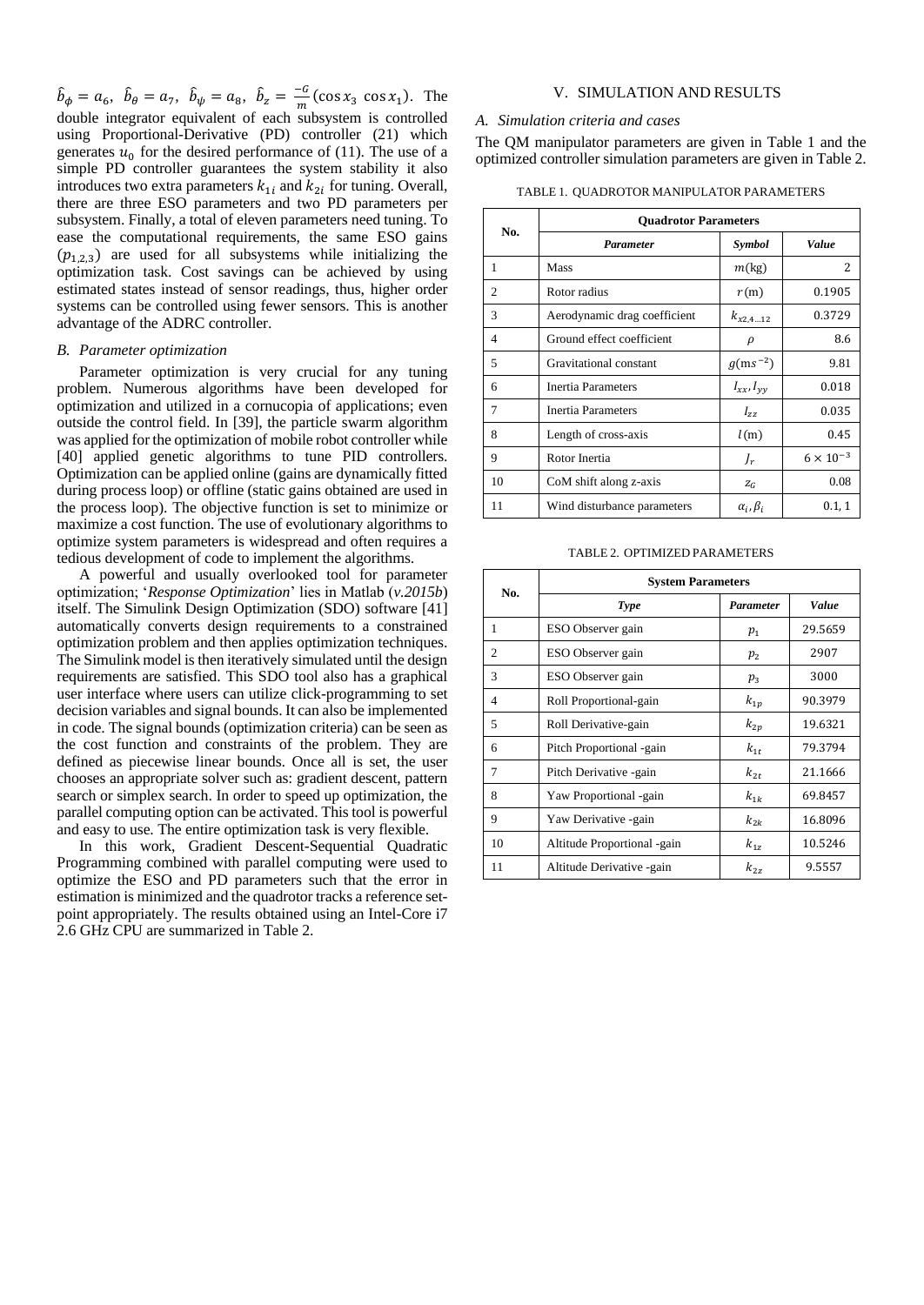# *B. Results*

This section deals with the results obtained from simulation of the quadrotor manipulator system using the ADRC controller. The Altitude reference is set to  $z_r = 5m$  while the roll, pitch and yaw angles are set to  $\phi_r$ ,  $\theta_r$ ,  $\psi_r = 5^\circ$ .



Fig. 5. *Ground Effect on Altitude Dynamics without Controller.*



Fig. 6. *True and Estimated Altitude* (z) of the Quadrotor.



Fig. 7. *Estimated Total Disturbance on Altitude Dynamics*



Fig. 8. *Altitude Subsystem Control Input.*



Fig. 9. *True and Estimated Roll Angle* ( $\phi$ ) *of the Quadrotor* 



Fig. 10. *Estimated Total Disturbance on Roll Dynamics*



Fig. 11. *Roll Subsystem Control Input.*



Fig. 12. *True and Estimated Pitch Angle* ( $\theta$ ) *of the Quadrotor*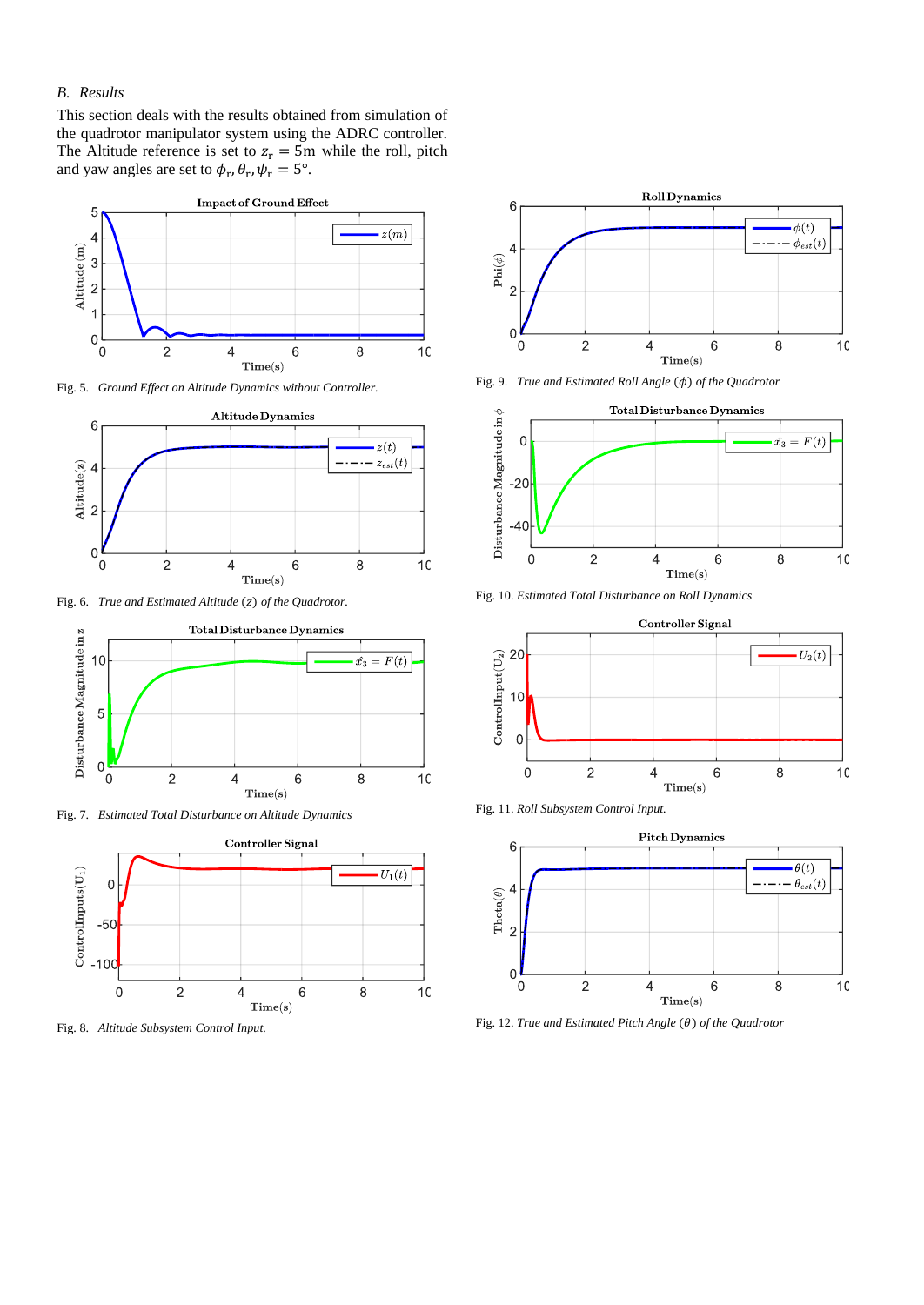

Fig. 13. *Estimated Total Disturbance on Pitch Dynamics*



Fig. 14. *Pitch Subsystem Control Input.*



Fig. 15. *True and Estimated Yaw Angle* ( $\psi$ ) *of the Quadrotor* 



Fig. 16. *Estimated Total Disturbance on Yaw Dynamics*



Fig. 17. *Yaw Subsystem Control Input.*

The results are briefly explained as follows: Figure 5 shows the effect of ground wake without appropriate compensation from a controller. The quadrotor bounces at low altitudes and this is undesirable during landing. Figure 6 presents the QM's true and estimated altitude states. In Figures 7, the total estimated disturbance is shown. Figure 7 lumps gravity and other disturbances as a single 'total disturbance'. Figure 8 on the other hand displays the ADRC control inputs to the altitude subsystem. Similar results are plotted in Figures  $9 - 17$ . The results confirm that the ADRC with proper observer gains is enough to guarantee stability of a Quadrotor Manipulator in the presence of bounded disturbances.

#### VI. SUMMARY AND CONCLUSION

In summary, the control of a quadrotor-manipulator was solved using a technique which observes the total disturbances in the system and actively compensates for it. The parameters were tuned to minimize estimation error and constrain the control signal to reasonable limits.

## VII. ACKNOWLEDGEMENTS

I would like to acknowledge the support of Drs. Sami El-Ferik, Samir Al-Amer, and AbdulWahab Al-Saif.

#### **REFERENCES**

- [1] G. Cai, J. Dias, and L. Seneviratne, "A Survey of Small-Scale Unmanned Aerial Vehicles: Recent Advances and Future Development Trends," *Unmanned Syst.*, vol. 2, no. 2, pp. 175–199, 2014.
- [2] M. Orsag, "Mobile Manipulating Unmanned Aerial Vehicle (MM-UAV): Towards Aerial Manipulators," *System*, 2015.
- [3] M. Orsag, C. Korpela, M. Pekala, and P. Oh, "Stability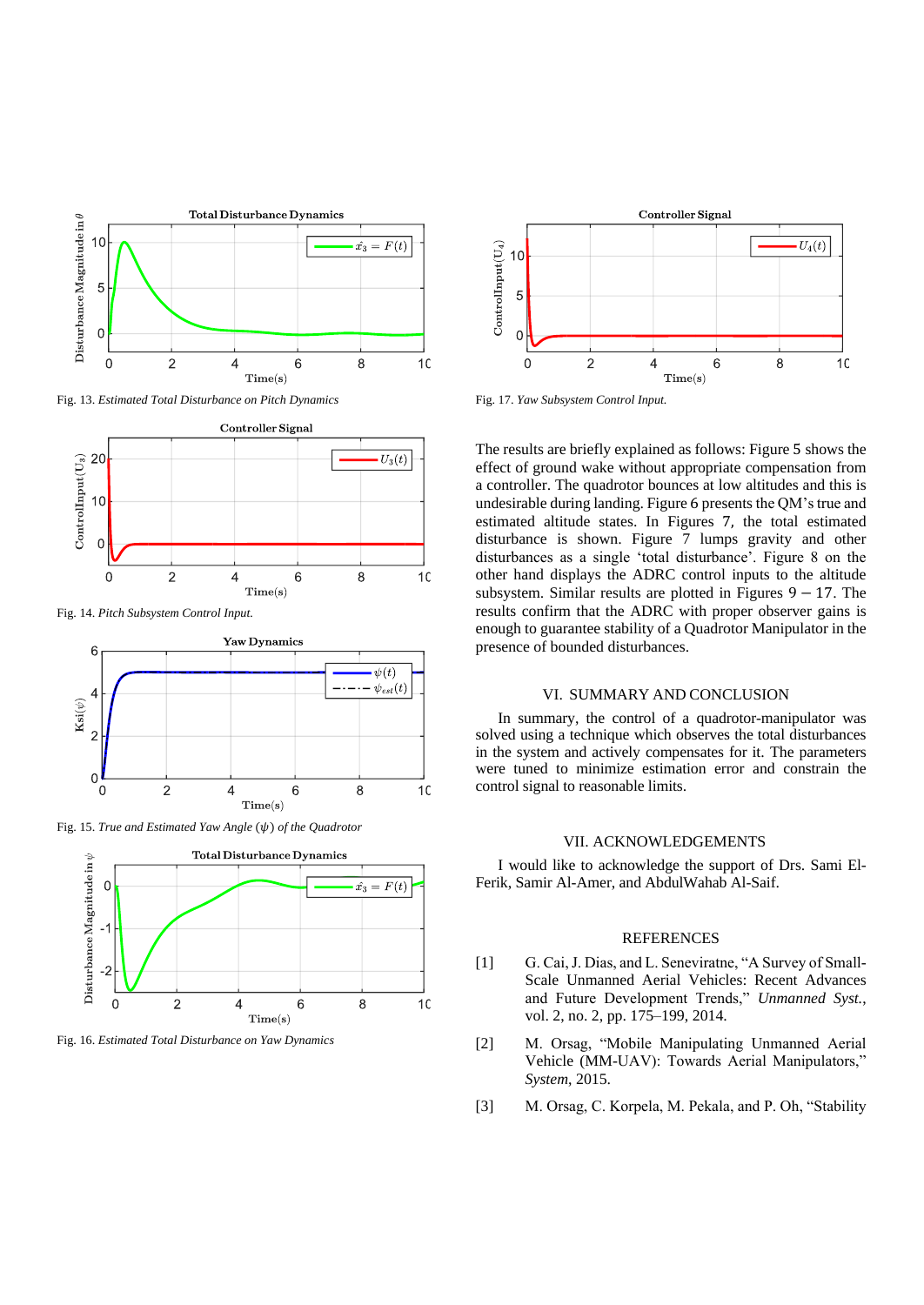control in aerial manipulation," *2013 Am. Control Conf.*, pp. 5581–5586, 2013.

- [4] M. Fumagalli, R. Naldi, A. Macchelli, F. Forte, A. Q. L. Keemink, S. Stramigioli, R. Carloni, and L. Marconi, "Developing an aerial manipulator prototype: Physical interaction with the environment," *IEEE Robot. Autom. Mag.*, vol. 21, no. 3, pp. 41–50, 2014.
- [5] N. Marchand and F. Guerrero-castellanos, "Improving control of quadrotors carrying a manipulator arm  $\cdot$ , 2014.
- [6] G. Garimella and M. Kobilarov, "Towards Modelpredictive Control for Aerial Pick-and-Place," *2015 IEEE Int. Conf. Robot. Autom.*, pp. 4692–4697, 2015.
- [7] J. A. Escare, M. Rakotondrabe, G. R. Flores, J. A. Escare, M. Rakotondrabe, G. R. Flores, and R. L. Rotor-, "Rotorcraft MAV having and Onboard manipulator : Longitudinal Modeling and Robust Control . To cite this version : R otorcraft M AV H aving an Onboard M anipulator : L ongitudinal M odeling and R obust C ontrol," 2013.
- [8] G. Giglio and F. Pierri, "Selective compliance control for an unmanned aerial vehicle with a robotic arm," *22nd Mediterr. Conf. Control Autom.*, pp. 1190–1195, 2014.
- [9] S. Kannan, M. Alma, M. A. Olivares-Mendez, and H. Voos, "Adaptive control of Aerial Manipulation Vehicle," *Proc. - 4th IEEE Int. Conf. Control Syst. Comput. Eng. ICCSCE 2014*, pp. 273–278, 2014.
- [10] K. Alexis, C. Huerzeler, and R. Siegwart, "Hybrid" Modeling and Control of a Coaxial Unmanned Rotorcraft Interacting with its Environment through Contact," pp. 5417–5424, 2013.
- [11] G. Heredia, A. E. Jimenez-Cano, I. Sanchez, D. Llorente, V. Vega, J. Braga, J. A. Acosta, and A. Ollero, "Control of a multirotor outdoor aerial manipulator," *IEEE Int. Conf. Intell. Robot. Syst.*, no. Iros, pp. 3417– 3422, 2014.
- [12] D. Mellinger, Q. Lindsey, M. Shomin, and V. Kumar, "Design , Modeling , Estimation and Control for Aerial Grasping and Manipulation," pp. 2668–2673, 2011.
- [13] P. E. I. Pounds, A. M. Dollar, and S. Member, "Stability of Helicopters in Compliant Contact Under PD-PID Control," *IEEE Trans. Robot. IEEE*, vol. 30, no. 6, pp. 1472–1486, 2014.
- [14] P. E. I. Pounds, D. R. Bersak, and A. M. Dollar, "Stability of small-scale UAV helicopters and quadrotors with added payload mass under PID control," *Auton. Robots*, vol. 33, no. 1–2, pp. 129–142, 2012.
- [15] J. Han, "From PID to Active Disturbance Rejection Control," *IEEE Trans. Ind. Electron.*, vol. 56, no. 3, pp.

900–906, 2009.

- [16] M. C. DeSimone, R. Serena, and R. Alessandro, "Influence of Aerodynamics on Quadrotor Dynamics," in *Recent Researches in Mechanical and Transportation Systems Influence*, 2015, pp. 111–118.
- [17] M. Bangura and R. Mahony, "Nonlinear Dynamic Modeling for High Performance Control of a Quadrotor," *Australas. Conf. Robot. Autom. (ACRA 2012)*, pp. 1–10, 2012.
- [18] H. Huang, G. M. Hoffmann, S. L. Waslander, and C. J. Tomlin, "Aerodynamics and control of autonomous quadrotor helicopters in aggressive maneuvering," *Proc. - IEEE Int. Conf. Robot. Autom.*, pp. 3277–3282, 2009.
- [19] S. Bouabdallah and R. Siegwart, "Full control of a quadrotor," *Intell. Robot. Syst. 2007. IROS 2007. IEEE/RSJ Int. Conf.*, no. 1, pp. 153–158, 2007.
- [20] B. A. Nour, B. Soufiene, and H. Joseph, "Modeling and Sliding Mode Control of a Quadrotor Unmanned Aerial Vehicle," in *3rd International Conference on Automation, Control, Engineering and Computer Science (ACECS)*, 2016, vol. 3, no. 1.
- [21] H. Nobahari and A. R. Sharifi, "Continuous ant colony filter applied to online estimation and compensation of ground effect in automatic landing of quadrotor," *Eng. Appl. Artif. Intell.*, vol. 32, no. October 2016, pp. 100– 111, 2014.
- [22] P. E. I. Pounds, A. M. Dollar, and N. H. Ct, "Towards" Grasping with a Helicopter Platform : Landing Accuracy and Other Challenges."
- [23] L. Danjun, Z. Yan, S. Zongying, and L. Geng, "Autonomous Landing of Quadrotor based on Ground Effect Modelling," in *34th Chinese Control Conference*, 2015, pp. 5647–5652.
- [24] F. Schiano, J. Alonso-mora, P. Beardsley, R. Siegwart, and B. Siciliano, "Towards Estimation and Correction of Wind E ff ects on a Quadrotor UAV," pp. 134–141.
- [25] C. Hancer, K. T. Oner, E. Sirimoglu, E. Cetinsoy, and M. Unel, "Robust Position Control of a Tilt-Wing Quadrotor," pp. 495–504.
- [26] J. Kasa, S. Stevanovi, and J. Stepani, "Robust Output Tracking Control of a Quadrotor," vol. 4, no. 2013, pp. 29–42, 1849.
- [27] M. Kemper and S. Fatikow, *Impact of center of gravity in quadrotor helicopter controller design*, vol. 4, no. PART 1. IFAC, 2006.
- [28] I. Palunko and R. Fierro, "Adaptive Control of a Quadrotor with Dynamic Changes in the Center of Gravity," pp. 2626–2631, 2011.
- [29] Z. Gao, "An Alternative Paradigm For Control System